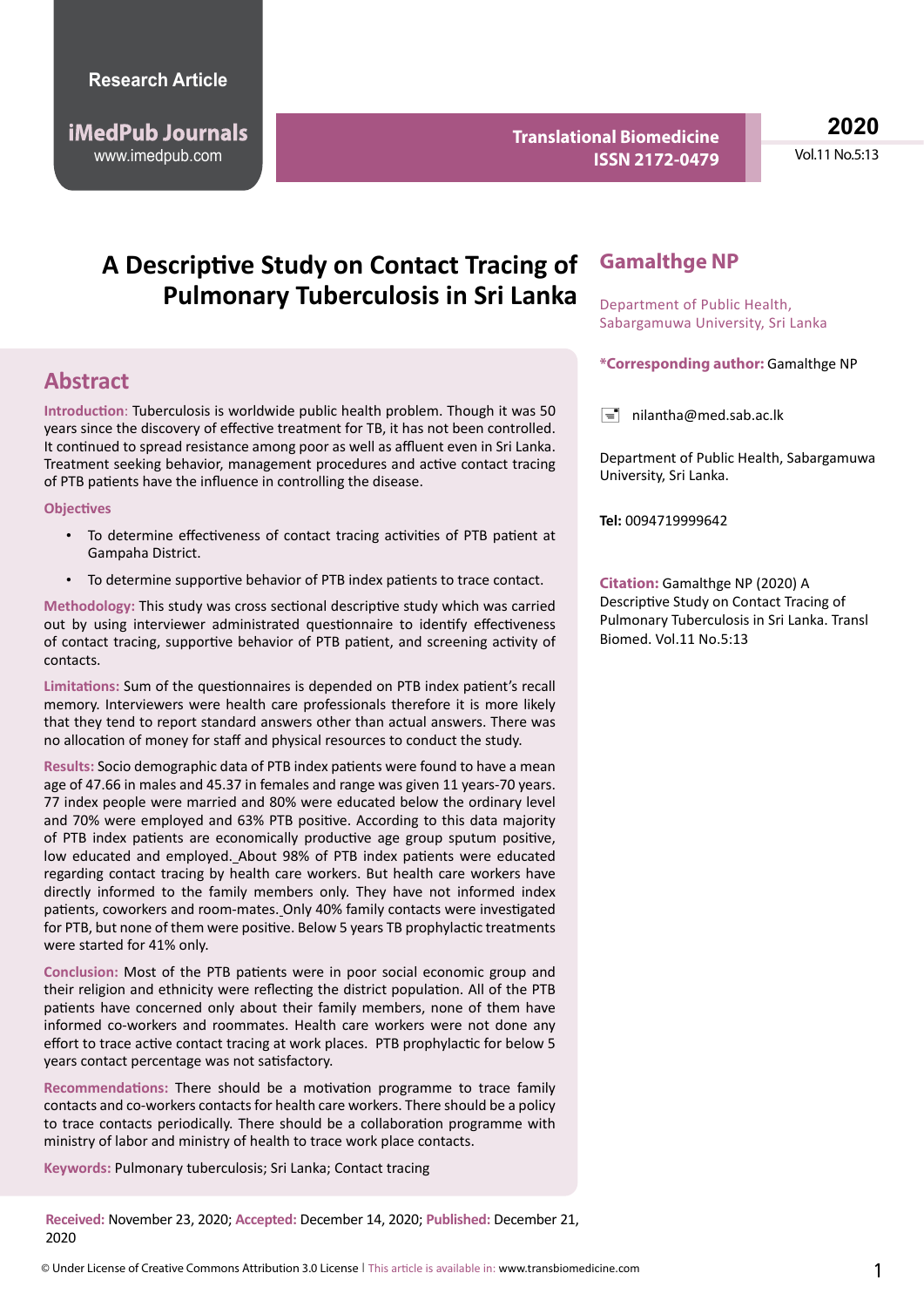## **Introduction**

Tuberculosis is a granulomatous disease, caused by *Mycobacterium tuberculosis, novice* or *africanum*. The disease primarily affects lungs and causes pulmonary tuberculosis. It can also affect intestine, meninges, bones and joints, lymph glands, skin and other tissues of the body. Pulmonary tuberculosis, the most important form of tuberculosis which affects man will be considered here.

Diagnosis of Pulmonary Tuberculosis is mainly based on history, examination and laboratory investigations. Most important symptoms are cough for more than two weeks, evening pyrexia, loss of appetite, loss of weight and night sweating. There are several investigations to diagnose PTB, from which, the sputum direct smear microscopy is the most reliable, sensitive and costeffective method. Other methods include sputum culture, CXR, Tuberculin skin test, and PCR.

When it comes to treatment of TB, the modern strategy is based on standardized directly observed treatment short course drugs regimens and proper case management to ensure completion of treatment, cure and minimized defaulters and drug resistance [1]. Treatment regimens consist of two phases: initial intensive phase and continuation phase. The five essential anti TB drugs are potent antibiotics and are Isoniazid(H), Rifampicin®, Pyrazinamide(Z), Ethambutol(E) and Streptomycin(S).

Contact tracing is a main element of TB Prevention and Control Program. This Policy is maintained by National programme for TB control. The timing and notification of contacts, is done by using Section 71 of the Public Health Act; and revision of the procedure for airline contact screening [2-4].

Contact tracing will help to find contacted asymptomatic members of family and workplace, and detection of extra PTB patients, and childhood TB patients. After exposure to TB patents, 1-2% contacts will develop TB in their life time though third of contacts will be infected.

There are several studies carried out in the world regarding contact tracing of TB patients, in Sri Lanka, in 2006, a similar study was done in Kalutara district, but the contact tracing status are poor and only 17% of the contacts were covered.

Several similar studies done around the world include a study done in South Delhi, India to detect incidence and prevalence among household contacts of PTB patients [5]. A study done in Vietnam as contact investigation in Tuberculosis household patients in Hanoi [6].

In Malaysia, tracing of contacts of TB patients were done by Atif and his team [7] and they have concluded that the contact tracing status are poor in their country, same results given by most of the studies done on this topic around the world, thus making it a global problem.

## **Objectives**

#### **General Objectives**

• To determine effectiveness of contract tracing activities of PTB, patients at Gampaha, District, Sri Lanka.

#### **Specific Objectives**

- To determine PTB index patient and health care workers behavior towards the trace contracts.
- To determine socio demographic factors of PTB index patients at Gampaha District.
- To describe health care workers involvement of Contract tracing.
- To described details of contact investigation.

### **Research Methodology**

#### **Study design**

A descriptive cross-sectional study of assessing pulmonary tuberculosis index patients contract tracing activities in the district of Gampaha.

#### **Study period**

01 January 2018 to 01 March 2018.

#### **Study setting**

The study was conducted in district chest clinic Gampaha, under which there are five branch clinics held at General Hospital Wathupitiwala, Gampaha, Negombo, Distict Hospital Dompe and Prisoners house Mahara. These are administrated under the national programme of Tuberculosis control and Chest Diseases.

#### **Sample size**

Random selection of every other patient out of 107 new PTB patients, thus 51 index patients were taken for the study.

#### **Study population**

New Pulmonary TB patients at completion of course ATT for two months after receiving treatments from the District Chest Clinic, awaiting continuation phase. Transferred patients extended initiation phase more than two months and relapse patients were excluded.

#### **Study subjects**

Contact definition- A person who has been in close physical proximity to a TB patient.

#### **Study instruments**

An interviewer administered questionnaire with a combination of open and closed ended questions was used.

#### **Administration of questionnaire**

Data collectors are principal investigator and Medical record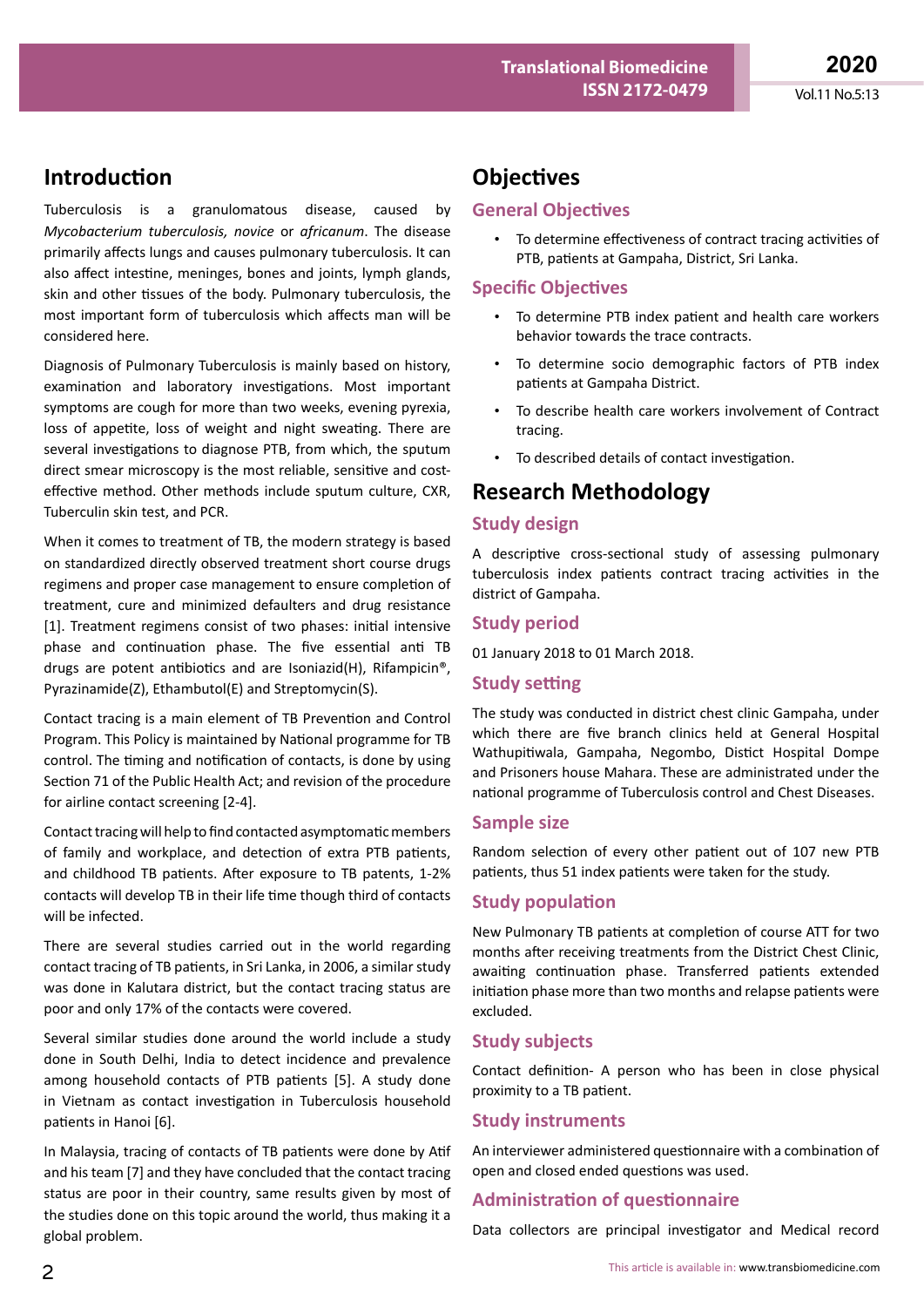Vol.11 No.5:13

officer in Chest clinic, who were trained on administration of questioner in two session.

### **Pre – testing of questionnaire**

Pre testing was done for accessibility, comprehensive sequence and case of administration in PTB patients.

### **Ethical considerations**

Informed consent was obtained from all the index PTB patients, ensuring the confidentiality of the information to be collected by them. The ethical clearance was obtained from Hospital ethical committee of National Hospital for Respiratory Diseases.

### **Data processing and analysis**

All the questionnaires were mainly checked for completeness and recording errors, followed by standard analysis of the data.

## **Results**

Total number of mid-year population in Gampaha District was 2294641 in the year 2013 and among them new PTB patients were 161 in 1st quarter of year 2014 and study population was 51, every other patient of 107 new PTB patients. According to the socio demographic data collected, following results were obtained.

The age range of the index patients was 11 to 70 years with a mean male age of 47.66 years and mean female age of 45.37 years. 80% of the patients were within the economically productive age group. Of the PTB patients, 70% were married and 92% were Sinhalese, 80% patients were Buddhists, 27% of PTB patients were not formally educated and only 3% were educated up to A/L. 32% PTB patients are unemployed **(Figure 1).** 60% of PTB patients were sputum smear positive. PTB index patients were educated by all the health care workers, majority being nurses. Health care workers have explained more than 80% of all the contact categories including family members, co-workers and roommates.

### **Contact tracing information**

Health care workers were directly involved in family contacts education, yet none of the co-workers or roommates were informed **(Table 1)**. 97% of family members were informed by index patients. Yet none of the co-workers were informed by index patients. Out of all 772 contacts, 55.9% were family members, 33.1% were co-workers, 11% were roommates. Out of the 398 family members (55.9%), 33.6% were below 14 years, 88.3% were adults, 0.1% were pregnant and 0.5% were over 70 **(Table 2).**

### **Contact investigations of family members**

Out of all family contacts, only 165 were came for investigation and below 5 years it was 74% and above 5 years, 40%. Out of 17 below 5 years children contacted, only 11 came for investigations and 7 children were started on prophylactic treatments. None of the co-workers or roommates was investigated **(Table 3).**



**Table 1** Healthcare worker directly informed to contacts.

| <b>Family members</b> |     | ا Co-workers |      | <b>Roommates</b> |      |
|-----------------------|-----|--------------|------|------------------|------|
| Yes                   | No  | Yes          | No   | Yes              | No   |
| 93%                   | 07% | 00%          | 100% | 00%              | 100% |

#### **Table 2** Index patients informed their contacts directly.

| <b>Family members</b> |     | <b>Co-workers</b> |      | <b>Roommates</b> |     |
|-----------------------|-----|-------------------|------|------------------|-----|
| Yes                   | No  | Yes               | No   | Yes              | No  |
| 97%                   | 03% | $00\%$            | 100% | 01%              | 99% |

#### **Table 3** Family contacts.

| Investigation  | $0-5$ yrs | ℅  | Above 5 yrs | ℅   |
|----------------|-----------|----|-------------|-----|
| <b>Mantoux</b> | 06        | 33 | 01          | 0.2 |
| <b>CXR</b>     | 09        | 50 | 137         | 36  |
| Sputum AFB     | 00        | 00 | 121         | 31  |
| No of Co. In.  | 11        | 74 | 154         | 40  |

## **Discussion**

There are several key important factors to highlight in this discussion. The main target is to discuss the socio demographic factors of PTB index patients at Gampaha district. According to the data collected, 80% patients were in the economically productive age group, most were married, only 3% of the patients were educated up to A/L, yet most of them were employed. Considering the PTB index patient and health care workers behavior towards tracing contacts, the health care workers have explained more than 80% of all the contact categories including family members, co-workers and roommates. The patients were adequately educated by all the health care workers, majority being nurses. Though the health care workers were directly involved in family contacts education, none of the co-workers or roommates were informed. 97% of the Index patients have informed their family members, yet none of the co-workers or roommates were informed, probably due to stigma.

However, it is important to highlight that only out of the 398 family members informed, only 165 have come for investigations. So, with all the information gathered, it is obvious that the effectiveness of contact tracing activities of PTB patients should be improved.